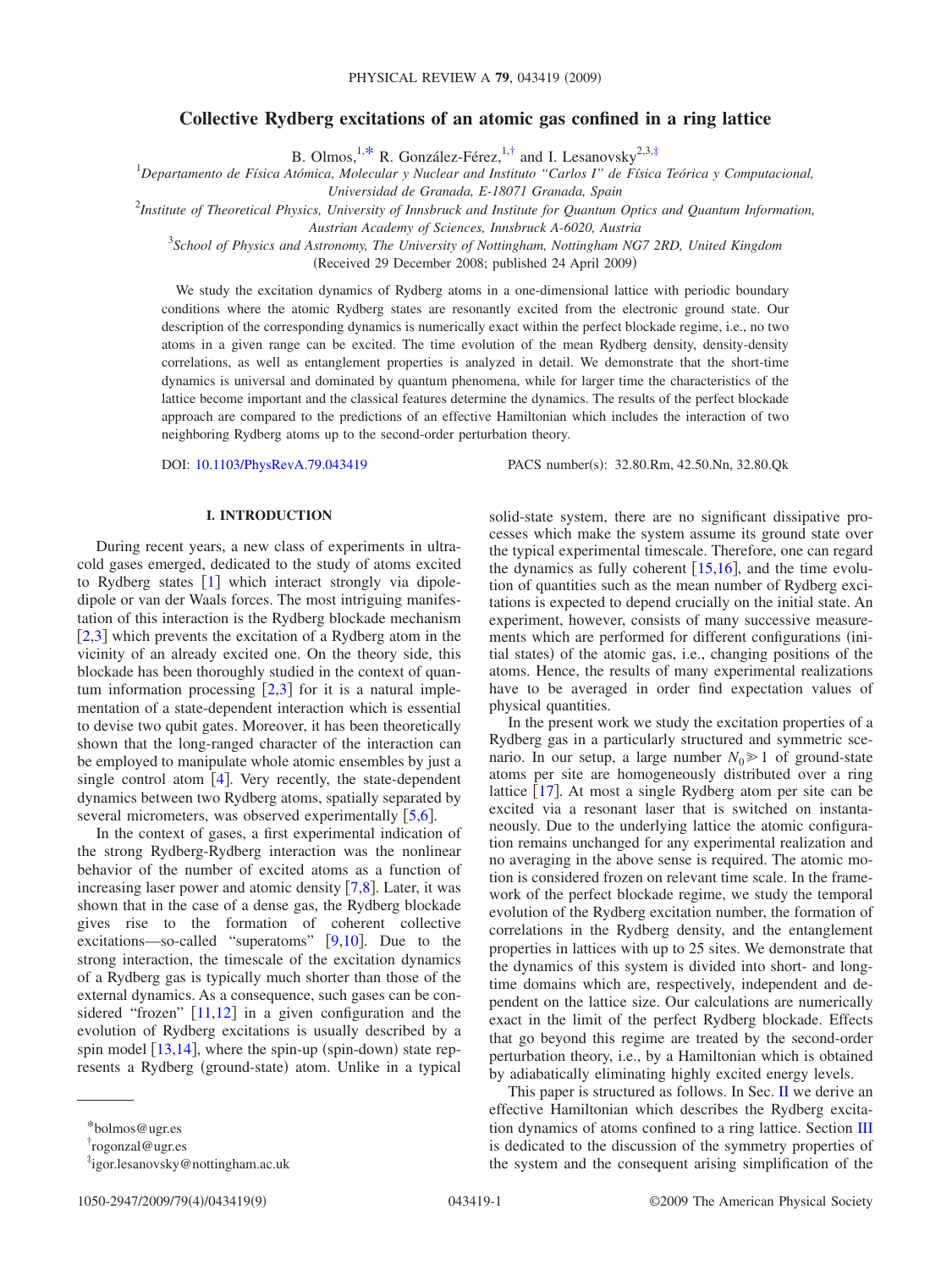numerical calculation. The regime of the perfect blockade is thoroughly studied in Sec. [IV.](#page-2-0) In Sec. [V](#page-6-0) we discuss the adiabatic elimination procedure which we use to account for effects that go beyond the perfect blockade and perform a comparison of the results obtained by both approaches. The conclusion and outlook are provided in Sec. [VI.](#page-7-0)

# **II. HAMILTONIAN**

<span id="page-1-0"></span>We consider a gas of bosonic atoms that is confined to a large spacing optical ring lattice with *N* sites with periodicity  $a \sim \mu m$ . Such lattices have been proposed to be created by means of two interfering laser beams with *N* being typically of the order of 20  $\lceil 17 \rceil$  $\lceil 17 \rceil$  $\lceil 17 \rceil$ . Moreover, there is also a way to create a ring lattice approximatively in a standard rectangular large spacing optical lattice  $\begin{bmatrix} 18 \end{bmatrix}$  $\begin{bmatrix} 18 \end{bmatrix}$  $\begin{bmatrix} 18 \end{bmatrix}$  which is generated by crossed laser beams. To this end one can remove atoms from unwanted sites by employing the electron-beam technique presented in Ref.  $[19]$  $[19]$  $[19]$ , thereby "cutting out" a ring.

For the sake of simplicity, we assume a uniform and large atomic density, i.e., the same number of ground-state atoms  $N_0 \geq 1$  per site. The atoms populate the ground state of each lattice site, which for the *k*th one is described by the Wannier function  $\Psi_k(\mathbf{x})$ , where **x** represents the spatial coordinates. We assume no hopping and hence no particle exchange between the sites. The atoms are modeled as a two-level system: the ground state  $|g\rangle$  and the Rydberg state  $|r\rangle$ . Experimentally these two levels are usually coupled by a twophoton transition. Here, we assume, without any loss of generality, that they are coupled resonantly by a laser of Rabi frequency  $\Omega_0$ . The corresponding Hamiltonian reads

$$
H_0 = \hbar \Omega_0 \sum_{k=1}^{N} (b_k^{\dagger} r_k + b_k r_k^{\dagger}),
$$
 (1)

where  $b_k^{\dagger}$  and  $r_k^{\dagger}$  ( $b_k$  and  $r_k$ ) represent the creation (annihilation) of a ground state and a Rydberg state atom at the *k*th site, respectively. For the sake of simplicity we assume that the Rydberg atoms experience the same trapping potential as the ground-state atoms. This requirement is, however, not crucial as the typical timescale of the electronic excitation dynamics which we are going to study is much smaller than the dephasing time due to different trapping potentials experienced by  $|g\rangle$  and  $|r\rangle$ . Since we are working in the limit of a large number of ground-state atoms,  $N_0 \ge 1$ , contained in each site, they can be treated as a classical field, and we can replace  $b_k^{\dagger}$  and  $b_k$  by  $\sqrt{N_0}$ . This yields the Hamiltonian

$$
H_0 = \hbar \Omega_0 \sqrt{N_0} \sum_{k=1}^{N} (r_k + r_k^{\dagger}), \qquad (2)
$$

where we assume a relative phase equal to 0 between the condensates confined to different sites. Moreover, we neglect radiative decay. This is justified because the typical timescale of the excitation dynamics is given by the inverse of the collective Rabi frequency  $\Omega = \Omega_0 / N_0$  which can easily exceed tens of megahertz. We will later see that due to the Rydberg blockade at most *N*/2 out of the *N* Rydberg atoms will be excited on the ring. As a consequence, the time for the first emission of a photon scales in the worst case as  $t_{\text{emit}} = (2/N)T_0$ , with the single Rydberg atom decay rate  $T_0^{-1}$  $\sim$  100 kHz. Thus, for the ring sizes under consideration the condition  $\Omega \gg t_{\text{emit}}^{-1}$  can be met.

Let us now discuss the interaction between the Rydberg atoms. We focus here on the van der Waals interaction which is given as  $V(x) = C_6 / x^6$  with *x* being the interparticle distance. It has been shown  $\lceil 9,10 \rceil$  $\lceil 9,10 \rceil$  $\lceil 9,10 \rceil$  $\lceil 9,10 \rceil$  that even this short-ranged, i.e., quickly decaying interaction can significantly affect the excitation dynamics of atoms which are several micrometers apart. This is rooted in the large value of the coefficient  $C_6$ , which grows proportional to  $n<sup>11</sup>$  with *n* being the principal quantum number of the excited level  $[20]$  $[20]$  $[20]$ . The interaction Hamiltonian is given by

$$
H_{\text{int}} = \sum_{k} V_{kk} n_{k} (n_{k} - 1) + \frac{1}{2} \sum_{i \neq j} V_{ij} n_{i} n_{j}, \tag{3}
$$

where  $n_k = r_k^{\dagger} r_k$  is the Rydberg particle number operator and  $V_{ij} = \int d\mathbf{x} d\mathbf{x}' |\Psi_i(\mathbf{x})|^2 |\Psi_j(\mathbf{x}')|^2 V(|\mathbf{x}-\mathbf{x}'|)$ . We assume that the spatial extension of the Wannier functions  $\Psi_j(\mathbf{x})$  is much smaller than the lattice spacing *a*. In this case we can write  $V_{ij} \approx C_6 / (|\mathbf{i} - \mathbf{j}|a)^6$ , where we make the assumption that the range of interactions is much smaller than the radius of the ring lattice. Moreover, we assume that the on-site interaction is much larger than any other in the system, i.e.,  $|V_{kk}| \ge |V_{kk\pm 1}|$ . This implies that a double occupancy of a single site is ruled out, and hence  $n_k$  has the two eigenvalues 0 and 1. Within these approximations and after introducing the energy scale  $\epsilon = \hbar \Omega$ , the Hamiltonian reads

$$
H = H_0 + H_{\text{int}} = \epsilon \sum_{k=1}^{N} \left[ (r_k + r_k^{\dagger}) + \sum_{l=1}^{m-1} \Delta_l n_k n_{k+l} \right], \qquad (4)
$$

<span id="page-1-2"></span>with  $\Delta_l = C_6 / [(l_a)^6 \epsilon]$ . The maximal range of the interactions is given by *ma*, where *m* is a positive integer. The value of *m* depends on the features of the considered system, such as the lattice spacing and the strength of the interaction. If the interaction rapidly decays as the distance is enhanced, only a few neighboring sites interact. Since for the van der Waals potential  $|V_{kk\pm 2}|$  is 64 times smaller than  $|V_{kk\pm 1}|$ , our study is focused on the *m*=2 case.

Without the possibility of a double occupancy, the operator  $r_k^{\dagger}$  can be interpreted to create a superatom on the *k*th site, i.e., a symmetric superposition of all possible single atom excitations on that site. This is done with a rate  $\Omega$ . In this spirit, Hamiltonian ([4](#page-1-2)) describes the local dynamical creation and annihilation of such superatoms and their interaction. This Hamiltonian can be equivalently formulated as a spin model as done in Refs.  $[13,14]$  $[13,14]$  $[13,14]$  $[13,14]$ .

## **III. SYMMETRIES AND STATE REPRESENTATION**

<span id="page-1-1"></span>Our goal is to study the dynamics of this system with the vacuum state  $|0\rangle$  (such that  $r_k|0\rangle=0$ ) serving as initial state. To that purpose, we have to solve the time-dependent Schrödinger equation of Hamiltonian ([4](#page-1-2)) and we perform this task by making use of a basis composed by all possible configurations in the ring. For an increasing site number *N*,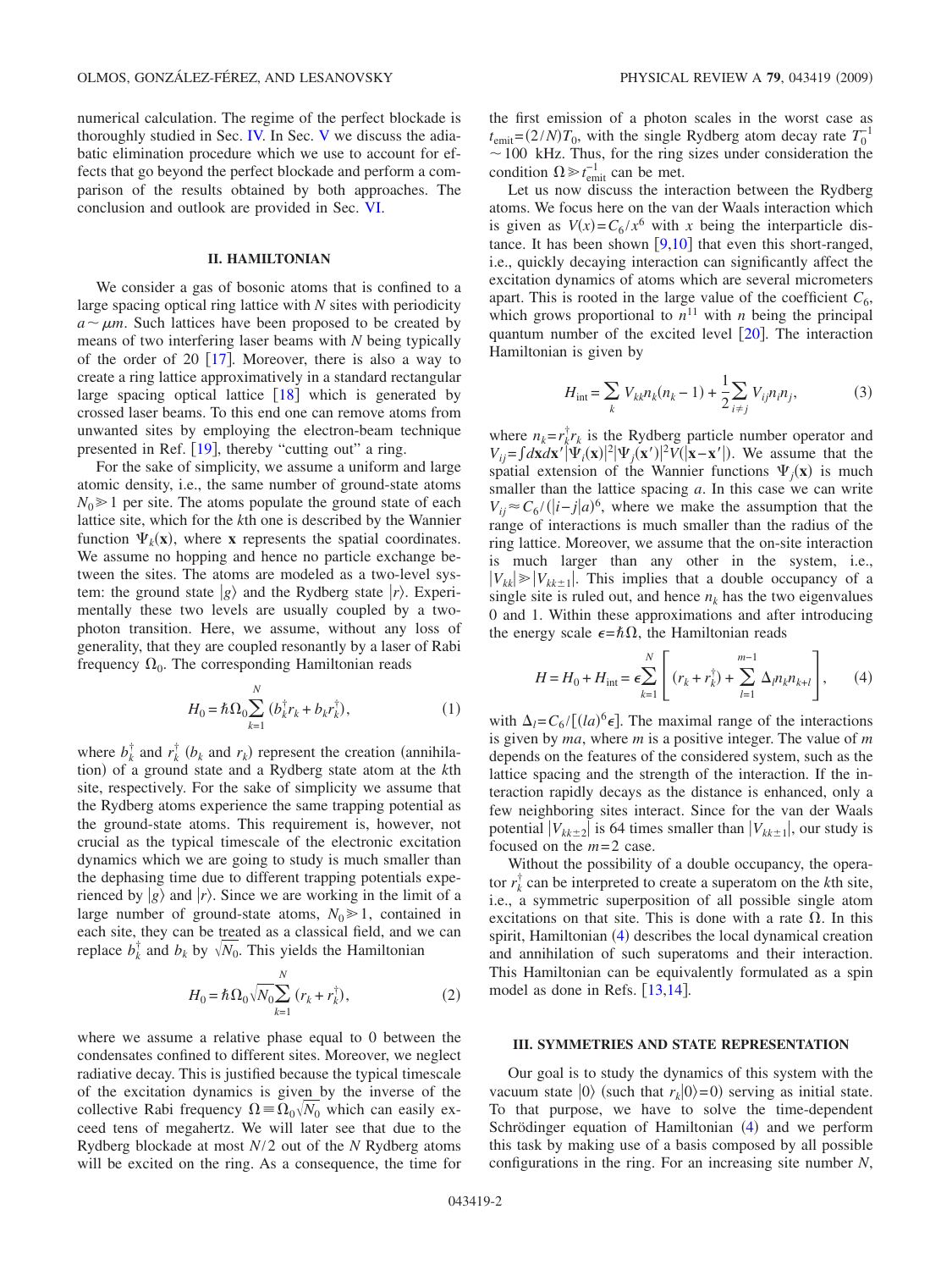the exact solution of this problem becomes quickly intractable as the dimension of the Hilbert space grows as  $2^N$ . By exploiting the symmetries of Hamiltonian  $(4)$  $(4)$  $(4)$  we can show, however, that the dimension of the subspace in which the evolution takes place is significantly reduced.

There are two symmetry operations on a ring lattice which are of interest in our system: cyclic shifts by *l* sites and the reversal of the order of the lattice sites. The former is represented by the operators  $X_l$  with  $l=1,2,\ldots,N$  where  $X_l = X_1^l$ , while the latter operation is the parity and is denoted by *R*. The action of these operations on the creation and annihilation operators is defined through

$$
X_l^{-1} r_k X_l = r_{k+l}, \quad X_l^{-1} r_k^{\dagger} X_l = r_{k+l}^{\dagger}, \tag{5}
$$

$$
R^{-1}r_k R = r_{N-k+1}, \quad R^{-1}r_k^{\dagger} R = r_{N-k+1}^{\dagger}, \tag{6}
$$

from which it follows that  $R$  and all  $X_l$  are unitary, i.e.,  $R^{-1} = R^{\dagger}$  and  $X_l^{-1} = X_l^{\dagger}$ . Hamiltonian ([4](#page-1-2)) is invariant under these operations, i.e.,  $[H,X_l] = [H,R] = 0$ .

Let us now focus on the vacuum state  $|0\rangle$ , where no Rydberg atom is excited. This is an eigenstate of *all* cyclic shifts and the reversal operator with eigenvalue 1,

$$
Xl|0\rangle = |0\rangle, \quad R|0\rangle = |0\rangle. \tag{7}
$$

Only a small subset of the  $2^N$  states, spanning the whole Hilbert space, actually has these properties. Each of these maximally symmetric states can be understood as a superposition of all states that are equivalent under rotation and reversal of the sites. Since the Hamiltonian conserves the symmetries of the initial state, the evolution of the system will take place in the subspace of the Hilbert space spanned by the maximally symmetric states. By using these states, the dimension of the problem is dramatically reduced. For example, for  $N=10$  the dimension of the basis decreases from  $2^{10}$ =1024 down to 78. For our computations we need an algorithm to quickly generate the maximally symmetric states among which the evolution takes place. Such an algorithm is presented in Ref.  $\left|21\right|$  $\left|21\right|$  $\left|21\right|$ . There, these states are called bracelets and are recursively generated in an optimal way. The amount of CPU time grows only proportional to the number of bracelets produced.

#### **IV. PERFECT BLOCKADE**

<span id="page-2-0"></span>We will consider from now on the case where *m*=2 if not explicitly said otherwise, i.e., only neighboring sites interact. Hamiltonian ([4](#page-1-2)) is then governed by two energy scales: the one associated to the laser excitation  $H_0$ , i.e., the collective Rabi frequency  $\epsilon = \hbar \Omega$ , and the one related to the Rydberg-Rydberg interaction  $H_{\text{int}}$ , given by  $\epsilon \Delta = \epsilon \Delta_1$ .

The spectrum of the interaction Hamiltonian  $H_{int}$  decomposes into *N* degenerate subspaces of energy  $E_v = v\epsilon \Delta$  with  $\nu$ =0,1,...,*N*−2,*N* counting the number of pairs of neighboring excitations. Note that the subspace  $\nu = N-1$  is not included because of the impossibility of having *N*−1 pairs of neighboring excitations in a ring. The laser Hamiltonian  $H_0$ is switched on instantaneously and drives the dynamics within a given  $\nu$  subspace and couples subspaces with

<span id="page-2-1"></span>

FIG. 1. (Color online) Energy level structure of Hamiltonian ([4](#page-1-2)) for  $m=2$ . The spectrum consists of highly degenerate subspaces which are labeled by  $\nu$  energetically separated by  $\epsilon \Delta$ , except the levels with  $\nu = N-2$  and  $\nu = N$ , which are separated by 2 $\varepsilon$ ∆ (see text for explanation). The laser  $(H_0)$  causes an energy splitting of the degenerate levels. In addition, it couples states belonging to a given  $\nu$  subspace and connects subspaces with  $|\nu-\nu'|=1,2$ .

 $|\nu-\nu'|$  ≤ 2 (see Fig. [1](#page-2-1)). The timescale associated with the evolution inside a v subspace is  $\tau_0 = \hbar / \epsilon$ , whereas the typical time of intersubspace transitions is given by  $\tau_{int} = \hbar \Delta / \epsilon$  $=\tau_0\Delta$ . We consider here the regime in which  $\Delta \gg 1$ , i.e., the interaction energy of two neighboring Rydberg atoms is much larger than the collective Rabi frequency, and hence  $\tau_0 \ll \tau_{\text{int}}$ . For the van der Waals case, this condition is  $\hbar\Omega \ll |C_6|/a^6$ .

The physical initial state is the vacuum,  $|0\rangle$ , which belongs to the subspace with  $\nu=0$ . In our approximation we neglect the coupling between this subspace and those including higher excitations. This is the perfect blockade approach, which is valid for  $t \ll \tau_{\text{int}}$ , i.e., the time it takes to perform a transition between adjacent  $\nu$  subspaces. The restriction to the  $\nu=0$  subspace leads to a further reduction in the dimension of the Hilbert space in which the temporal evolution takes place. For example, for  $N=10$  the states to be considered in the basis set expansion decreases from 78 to 14. This is to be compared to the 1024 states which span the entire Hilbert space of the system.

The laser Hamiltonian  $H_0$  couples states in the Hilbert space whose number of excitations differ by 1. The corresponding maximally symmetric states and the coupling between them by means of  $H_0$  can be graphically illustrated as shown in Fig. [2.](#page-3-0) The way these states are coupled is qualitatively similar for different lattice sizes so, for simplicity reasons, we discuss here the lattice with *N*=10. In Fig. [2](#page-3-0) the states are denoted by the number of Rydberg excitations, and a subscript is added when more than one configuration with the same excitation number is possible. Note that for an even (odd) number of sites the maximal number of Rydberg atoms in one of these states is  $\frac{N}{2}$  ( $\frac{N-1}{2}$ ), e.g.,  $|5\rangle$  for 10 sites.

Starting from the vacuum, there are several excitation paths with different probabilities that connect the states. The larger the amount of Rydberg atoms, the more constraints are found to allocate the next excitation. As a consequence, we encounter several excitation paths that do not reach the state with the maximal number of Rydberg excitations but end in others, such as the  $|4_B\rangle$  and  $|4_C\rangle$  states for *N*=10. The features of these frustrated states strongly depend on the lattice size, and their amount increases as *N* is increased. In particu-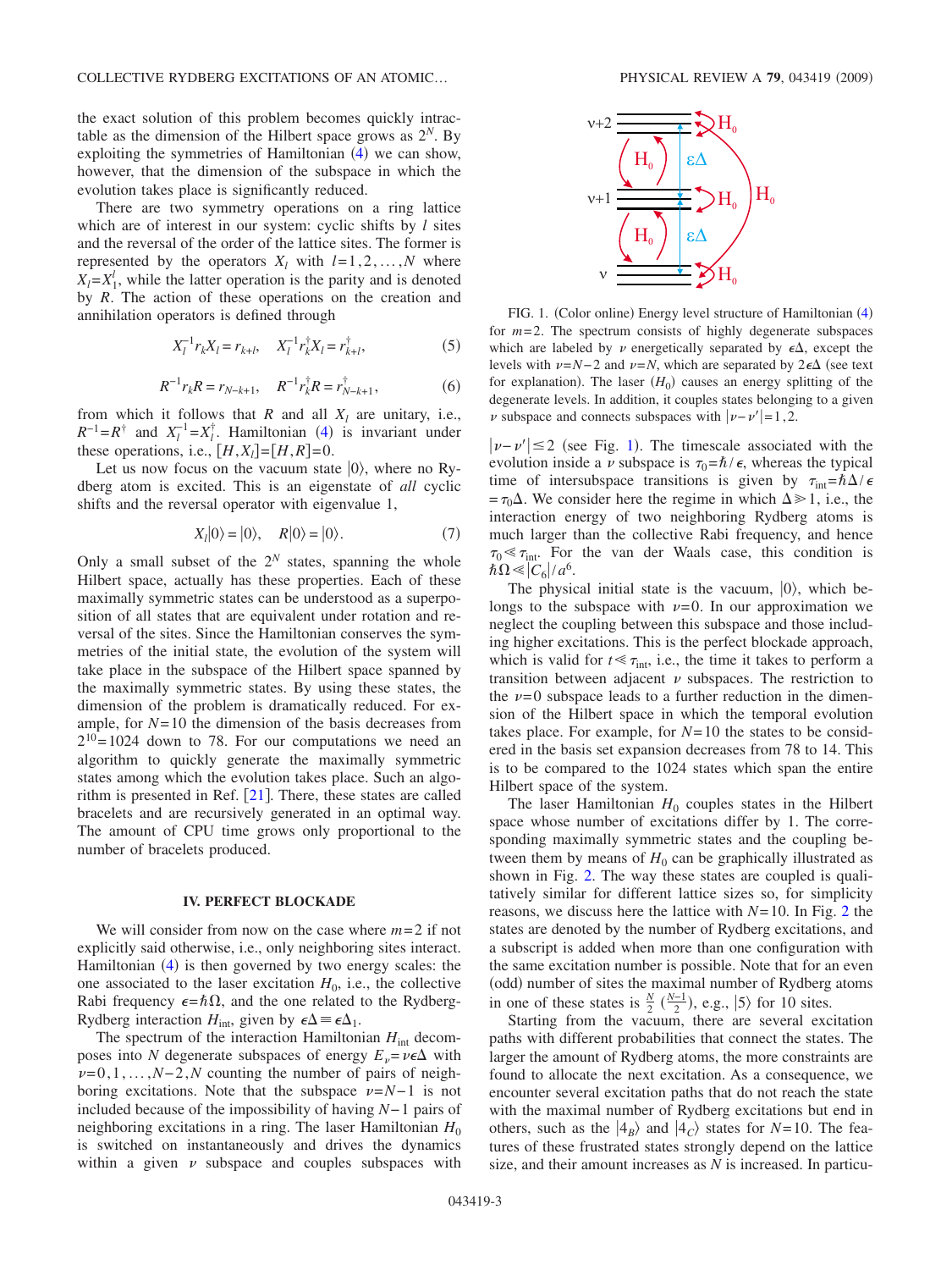<span id="page-3-0"></span>

FIG. 2. (Color online) Graph with the basis of states for  $N=10$ in which the time evolution takes place. In each column a subspace of a given number of Rydberg excitations is shown, see text for further information. The laser (Hamiltonian  $H_0$ ) couples only states belonging to adjacent subspaces. The coupling strength (transition probability) between the individual states is encoded in the colors and/or line style.

lar, their existence provokes quantitative differences in the dynamics of two lattices with different *N* value for large times. This is reflected in the time evolution of all quantities we are going to study throughout this work. The dynamics can be always divided into two different domains. For short times,  $t \leq 4\tau_0$  the behavior is universal, i.e., independent of the size of the lattice, whereas for longer times a dependence on *N* is observed.

#### **A. Two-site density matrix**

The reduced density matrix of two neighboring sites is needed to investigate the temporal evolution of local properties such as the mean density of Rydberg atoms or the entanglement between two adjacent sites. Since the wave function  $|\Psi(t)\rangle$  is spanned in the subspace of fully symmetric states, all sites are indistinguishable and we can take 1 and 2 as representative adjacent lattice sites. The two-site reduced density matrix is obtained from the density matrix of the full system  $\rho(t) = |\Psi(t)\rangle\langle\Psi(t)|$  by performing the partial trace over all the remaining sites,

$$
\rho^{(12)}(t) = \mathrm{Tr}_{3,4...N}(\rho(t)).
$$
\n(8)

The basis for the two-site states is  $\langle g g \rangle$ ,  $\langle g r \rangle$ ,  $\langle r g \rangle$ ,  $\langle r r \rangle$ . The restriction to the fully symmetric subspace imposes  $\langle gr|\rho^{(12)}|gr\rangle = \langle rg|\rho^{(12)}|rg\rangle =$  $\beta$  and  $\langle gg|\rho^{(12)}|gr\rangle$  $=\langle gg|\rho^{(12)}|rg\rangle \equiv \gamma$ , while the perfect blockade prevents the excitation of atoms in two neighboring sites, and hence the entries  $\langle A | \rho^{(12)} | r r \rangle$  and  $\langle r r | \rho^{(12)} | A \rangle$  are zero for  $|A \rangle$  $=\{|gg\rangle, |gr\rangle, |rg\rangle\}$ . As a consequence, the reduced density matrix has the particularly simple form

$$
\rho^{(12)}(t) = \begin{pmatrix} \alpha & \gamma & \gamma & 0 \\ \gamma^* & \beta & \delta & 0 \\ \gamma^* & \delta^* & \beta & 0 \\ 0 & 0 & 0 & 0 \end{pmatrix}, \tag{9}
$$

<span id="page-3-4"></span>where  $\alpha$ ,  $\beta$ ,  $\gamma$ , and  $\delta$  are four time-dependent (complex) parameters. In particular,  $\alpha$  and  $\beta$  are real, and due to the normalization of the wave function,  $Tr_{1,2}\rho^{(12)}(t) = \alpha + 2\beta = 1$ . Hence, only three of these parameters are independent. Per-

<span id="page-3-2"></span>

FIG. 3. (Color online) Expectation value of the Rydberg density ([11](#page-3-3)) versus time for (a) four different ring sizes and  $t \le 100\tau_0$ , and (b) detail of the short-time evolution for  $N=10$  and 25. The computations have been performed assuming perfect blockade of the adjacent neighbor.

forming the trace over the states of site number 2 yields the single-particle density matrix

$$
\rho^{(1)}(t) = \operatorname{Tr}_2(\rho^{(12)}(t)) = \begin{pmatrix} 1 - \beta & \gamma \\ \gamma^* & \beta \end{pmatrix}.
$$
 (10)

### **B. Rydberg density**

<span id="page-3-1"></span>The first local property under consideration is the time evolution of the expectation value of the Rydberg density  $n_k$ . By using Eq.  $(10)$  $(10)$  $(10)$  one obtains

$$
\langle n_k(t) \rangle = \text{Tr}(\rho^{(1)}(t)n_k(t)) = \beta,\tag{11}
$$

<span id="page-3-3"></span>and the total number of Rydberg atoms evaluates to  $\langle N_{\text{Ryd}}(t) \rangle = N \langle n_k(t) \rangle = N \beta$ . In Fig. [3](#page-3-2)(a) we show  $\langle n_k(t) \rangle$  as a function of time for different lattice sizes. In the right panel [Fig.  $3(b)$  $3(b)$ ] a magnified view of the short-time dynamics is provided for *N*=10 and 25.

We observe at first a steep increase, which is proportional to  $t^2$ , that culminates in a pronounced peak located at  $t=1.09\tau_0$ . This peak is independent of the lattice size, as we are still witnessing the short-time behavior. For much larger times,  $\langle n_k(t) \rangle$  becomes dependent on *N* and oscillates with a frequency of  $f \approx 0.48 \Omega$  about a mean value of  $\langle n_k(t) \rangle \approx 0.26$ . This mean value and also *f* turn out to be independent of the ring size; however, the exact shape of  $\langle n_k(t) \rangle$  strongly depends on *N*. A similar result and a possible explanation of the nature of this value are given in Ref.  $[13]$  $[13]$  $[13]$ . The time averages are performed by means of numerical integration over time in a large enough interval  $[5\tau_0,200\tau_0]$ . The lower limit of this interval is chosen large enough to avoid the initial effects of turning on the laser. The higher one is kept shorter than the corresponding revival time. The amplitude of the oscillations decreases considerably with increasing lattice size. This amplitude can be measured by means of the standard deviation. For *N*=10, a quasi-steadystate with large fluctuations characterized by a standard deviation  $\sigma(\langle n_k(t) \rangle) = 0.062$  about  $\langle n_k(t) \rangle$  is established, while in the case of  $N=25$  these fluctuations become smaller  $\sigma(\langle n_k(t) \rangle) = 0.0065$ .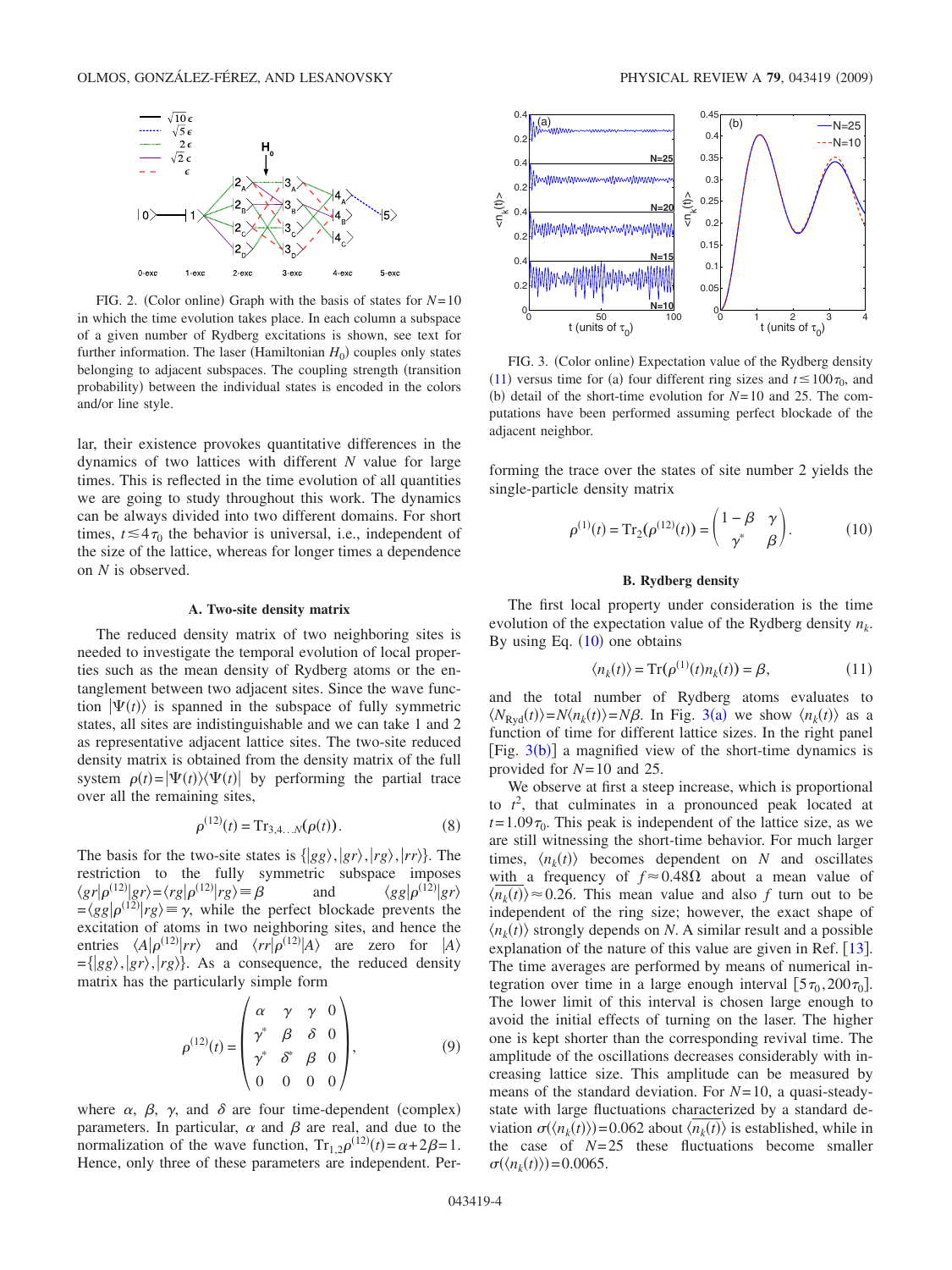<span id="page-4-0"></span>

FIG. 4. (Color online) Short-time behavior of the densitydensity correlations  $g_2(k,t)$  for  $N=25$ . Correlations emerge successively during the time evolution. Due to the perfect blockade condition strong oscillations of  $g_2(k,t)$  with a period  $k=2$  are observed.

We have also performed calculations of time-averaged Rydberg density  $\langle n_k(t) \rangle$  for  $m=3$  and  $m=4$  and  $N > 20$ . The results for the two cases are  $\langle n_k(t) \rangle_{m=3} \approx 0.17$  and  $\langle n_k(t) \rangle_{m=4} \approx 0.12$ , which is an indication for the scaling  $\langle n_k(t) \rangle_m \approx (2m)^{-1}.$ 

# **C. Density-density correlation function**

The equal-time density-density correlation function between two sites denoted by *i* and *j* separated by a distance *i*− *ja ka* is given by

$$
g_2(k,t) = \frac{\langle n_1 n_{1+k}(t) \rangle}{\langle n_1(t) \rangle \langle n_{1+k}(t) \rangle}.
$$
 (12)

It measures the conditional probability of finding an excited atom at a distance *ka* from an already excited one normalized to the probability of uncorrelated excitation.

Figure [4](#page-4-0) illustrates the initial evolution of  $g_2(k,t)$  in the time interval  $[0,5\tau_0]$  for a *N*=25 lattice. Due to the perfect blockade condition,  $g_2(1,t)=0$  for any time. The temporal and spatial structures can be understood by observing the properties of the laser Hamiltonian  $H_0$  which drives the excitation dynamics. At the beginning only a single particle at site 1 is excited, so the probability of excitation of a second atom is uniform; it can occur at arbitrary position (except at a distance of  $k=1$ ). As a consequence, there are no correlations for very short times, and they emerge successively as time increases. The augment occurs at  $k=2$ , and the densitydensity correlation function for that distance reaches a maximum at  $t \approx 1.5\tau_0$ . The high probability of finding two excitations at the distance  $k=2$ , i.e., a large value of  $g_2(2,t)$ , automatically gives rise to a decrease in  $g_2(3,t)$  due to Rydberg blockade. For larger times, a regular pattern of enhanced and suppressed density-density correlations characterizes the dynamics. The regular pattern of the densitydensity correlation functions at short times is lost as time increases. Here,  $g_2(k,t)$  exhibits pronounced fluctuations and rapid oscillations around a mean value for  $t \ge 4\tau_0$ .

In Fig. [5](#page-4-1) we show the time-averaged density-density correlation function,  $g_2(k,t)$ , in the stationary long-time regime

<span id="page-4-1"></span>

FIG. 5. (Color online) Time-averaged density-density correlations  $g_2(k,t)$  for  $N=25$ . For distance  $k=1$ , the value is zero due to the perfect blockade.  $g_2(k,t)$  assumes a maximum for  $k=2$  (nextnearest neighbor). For larger distances, only weak correlations are visible.

as a function of *k* for a lattice of 25 sites. This function shows a maximum for  $k=2$ , while for larger intersite distances it approaches the constant value 1, i.e., no correlations. As a consequence, we conclude that the densitydensity correlations are only short ranged after the initial period in which also long-ranged correlations are of importance.

### **D. Entanglement**

We study the quantum and classical correlations and the entanglement of two neighboring sites in this system by means of the *two-party correlation measure* [[22](#page-8-21)] and the *entanglement of formation* [[23](#page-8-22)]. These quantities can be directly related to the entries of the reduced density matrix discussed previously.

#### *1. Two-party correlation*

The two-party correlation measure  $\lceil 22 \rceil$  $\lceil 22 \rceil$  $\lceil 22 \rceil$  is based on the trace distance  $\lceil 24 \rceil$  $\lceil 24 \rceil$  $\lceil 24 \rceil$  and it is defined as

$$
M_C(\rho^{(12)}) = \frac{2}{3} \text{Tr} |\rho^{(12)} - \rho^{(1)} \otimes \rho^{(2)}|, \tag{13}
$$

<span id="page-4-2"></span>where  $|A| = \sqrt{A^{\dagger}A}$  is the positive square root of  $A^{\dagger}A$ . Its physical meaning is the distance between the state  $\rho^{(12)}$  and its reduced product state  $\rho^{(1)} \otimes \rho^{(2)}$ . It takes into account both the classical correlation between two sites and the quantum coherence. It generalizes the classical distance in the sense that if the two operators commute then it is equal to the classical trace or Kolmogorov distance between the eigenvalues of  $\rho^{(12)}$  and  $\rho^{(1)} \otimes \rho^{(2)}$ . We show the time evolution of this correlation measure in Fig.  $6(a)$  $6(a)$  for different sizes of the ring.

Initially, for the vacuum state, there are no correlations. Analogous to the previously analyzed quantities,  $M_C$  exhibits an *N*-independent short-time behavior which is characterized here by large amplitude oscillations. It is followed by an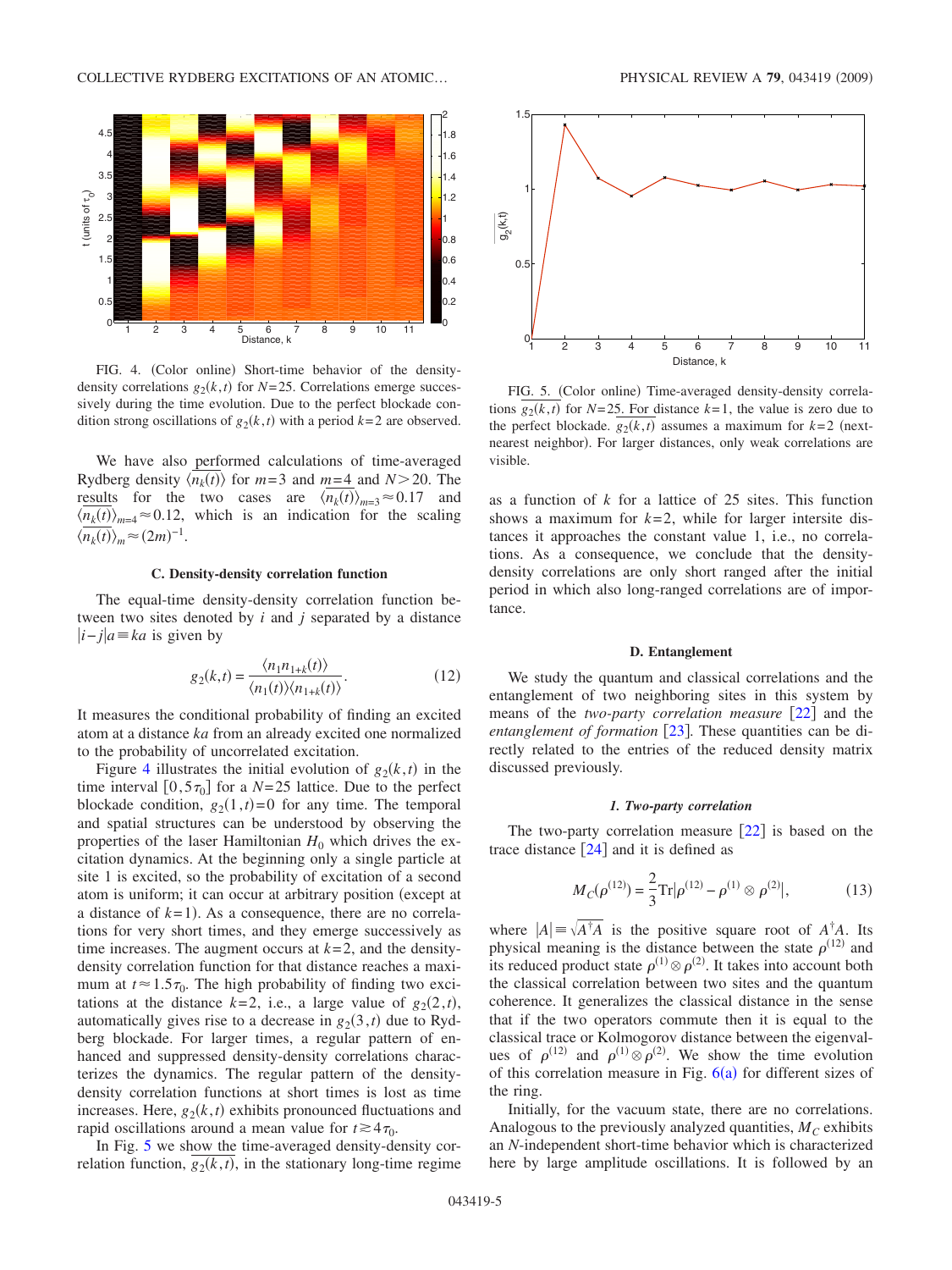<span id="page-5-0"></span>

FIG. 6. (Color online) (a) Time evolution of the two-party correlation measure  $M_C(\rho^{(12)})$  for long times and various lattice sizes. (b) Short-time behavior of  $M_C(\rho^{(12)})$  and its classical counterpart for *N*=25.

*N*-dependent regime, where  $M_C$  presents smooth oscillations around the mean value  $M_C$ =0.19. As expected, the amplitude of these oscillations decreases with increasing lattice size.

We are now interested in finding a classical counterpart to this correlation measure. To this end, we make use of the density matrix properties. The diagonal elements of a density matrix represent the probability of finding the corresponding configuration of the sites. For example, in  $\rho^{(12)}$  [see Eq. ([9](#page-3-4))],  $\alpha$  and  $\beta$  represent the probability of the two sites to be in the states  $|gg\rangle$  and  $|gr\rangle$  or  $|rg\rangle$ , respectively; note that the sites are indistinguishable. In the same way, the diagonal components of the reduced product density matrix  $\rho^{(1)} \otimes \rho^{(2)}$  provide the probability of the two sites being in the corresponding product state, e.g.,  $(1 - \beta)^2$  for state  $|g\rangle \otimes |g\rangle$ .

We take these diagonal elements  $d_i^{(12)}$  and  $d_i^{(1\otimes 2)}$  of the matrices  $\rho^{(12)}$  and  $\rho^{(1)} \otimes \rho^{(2)}$ , respectively, as classical probability distributions. The Kolmogorov distance between these distributions is defined here as

$$
M_C^{\text{class}}(\rho^{(12)}) \equiv \frac{2}{3} \sum_{i=1}^4 |d_i^{(12)} - d_i^{(1 \otimes 2)}|, \tag{14}
$$

and it provides a classical measure of the two-party correlation. In terms of the parameters of the density matrix this quantity is reduced to

$$
M_C^{\text{class}}(\rho^{(12)}) = \frac{8}{3}\beta^2.
$$
 (15)

The classical and the total two-party correlation functions are presented in Fig.  $6(b)$  $6(b)$  for  $t \le 4\tau_0$  and 25 sites. One of the main features due to the quantum behavior of the system is the appearance of the two consecutive peaks of  $M_c$  at  $t=0.88\tau_0$  and  $t=1.09\tau_0$ . Note that the classical counterpart  $M_C^{\text{class}}$  reproduces only the second maximum. Hence, the existence of the first one can be only justified by quantum arguments. Due to the absolute values in expression ([13](#page-4-2)), two discontinuities appear in the derivative of  $M<sub>C</sub>$  around  $t \approx 1.9\tau_0$  and  $t \approx 2.3\tau_0$ . They are, however, not observed in

<span id="page-5-1"></span>

FIG. 7. (Color online) Difference between the two-party correlation measure and its classical counterpart for *N*=25. The dashed line corresponds to an exponential fit to the envelope of this difference.

 $M_C^{\text{class}}$  since it only depends on the single, smoothly varying, parameter of the density matrix,  $\beta$ .

To get a deeper insight into the quantum effects on the correlations, the difference between the total two-party correlation and the classical measure is shown in Fig. [7](#page-5-1) as a function of time. We have performed a fit to the local maxima of this numerical difference using an exponential decreasing function. The contribution of the quantum correlations loses importance as time is increased and, at the same time, the classical dynamics starts to dominate the correlations between two neighboring sites.

#### *2. Concurrence and entanglement of formation*

For a general state of two qubits represented by means of its two-particle density matrix  $\rho$ , the concurrence is given by  $\lceil 23 \rceil$  $\lceil 23 \rceil$  $\lceil 23 \rceil$ 

$$
C(\rho) = \max\{0, \lambda_1 - \lambda_2 - \lambda_3 - \lambda_4\},\tag{16}
$$

where the  $\lambda_i$  are the square roots of the eigenvalues, in decreasing order, of the matrix  $\rho\tilde{\rho}$ , where  $\tilde{\rho}$  is the flipped matrix of the two-qubit general state  $\rho$ , i.e.,

$$
\tilde{\rho}^{(12)} = (\sigma_y \otimes \sigma_y)(\rho^{(12)})^*(\sigma_y \otimes \sigma_y).
$$
 (17)

The entanglement of formation of a state of two qubits is defined as

$$
E(\rho) = h\left(\frac{1 + \sqrt{1 - C(\rho)^2}}{2}\right),\tag{18}
$$

with  $h(x) = -x \log_2 x - (1-x) \log_2(1-x)$ . This quantity provides a measure of the resources needed to create a certain entangled state, and its range goes from 0 to 1.

Using the two-site density matrix describing our system ([9](#page-3-4)) and its corresponding flipped matrix, we obtain the following  $\lambda_i$ :

$$
\lambda_1 = (\beta + |\delta|); \quad \lambda_2 = |\beta - ||\delta|; \quad \lambda_3 = \lambda_4 = 0. \tag{19}
$$

These values give rise to two different regimes for the concurrence,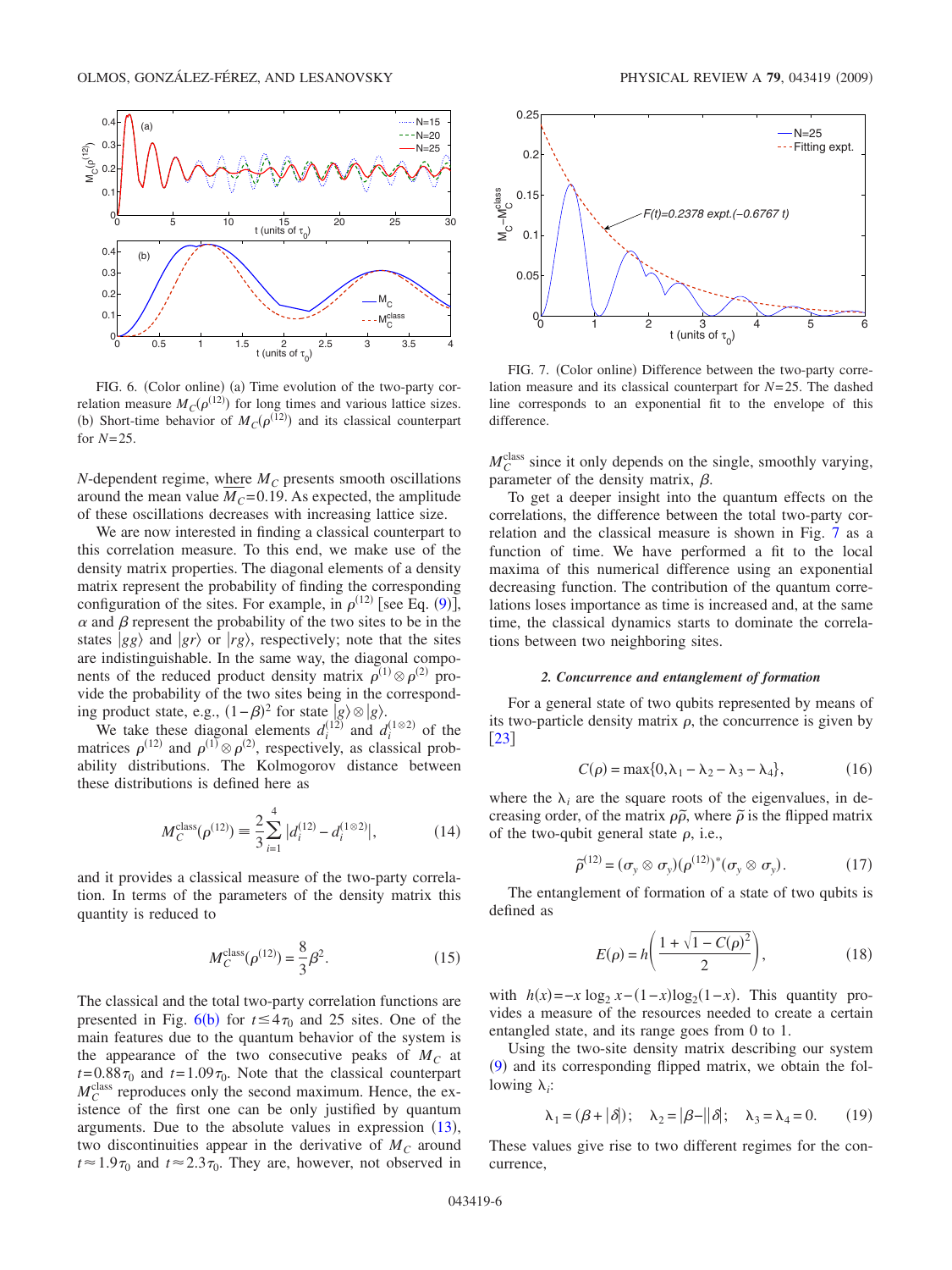<span id="page-6-1"></span>

FIG. 8. (Color online) Time evolution of the entanglement of formation for (a) long time and several sizes of the system and (b) short time for *N*=25.

$$
C(\rho^{(12)}) = \begin{cases} 2|\delta| & \beta > |\delta| \\ 2\beta & \beta < |\delta| \end{cases}
$$
 (20)

The first condition  $\beta > |\delta|$  always holds for any size *N* of the lattice, so the concurrence yields

$$
C(\rho^{(12)}) = 2|\delta|. \tag{21}
$$

The time evolution of the entanglement for the lattices with sites  $N=15$ , 20, and 25 is presented in Fig.  $8(a)$  $8(a)$ , and an enhancement of the behavior at short times for  $N=25$  is shown in Fig.  $8(b)$  $8(b)$ . Again, two different time domains can be distinguished. For short times, the entanglement of formation is independent of the ring size. Its maximal value,  $E(\rho)$ =0.23, is reached at *t*=0.73 $\tau_0$ ; for a further increase in time,  $E(\rho)$  drastically decreases, e.g., the second peak at  $t=2.05\tau_0$  is reduced roughly by 80%. In the long-time regime, the entanglement becomes weaker with  $E(\rho)$  eventually approaching zero with characteristic fluctuations for each *N*. The amplitudes of these fluctuations become smaller as *N* is increased.

# **V. NONPERFECT BLOCKADE**

<span id="page-6-0"></span>The above-discussed phenomena have been investigated in the perfect blockade regime, which assumes that the energy scale associated to the van der Waals interaction is infinitely large compared to the one related to the laser interaction, i.e.,  $\Delta \gg 1$ . Since the initial state has no Rydberg excitations, the dynamics of the system is restricted to a small subspace including those eigenstates of  $H<sub>int</sub>$  with eigenvalue of zero. However, for finite values of  $\Delta$ , the states with  $\nu=0$  are coupled to those with  $\nu>0$  and, even more, these higher excitations might influence the dynamics.

In this section, we go beyond the perfect blockade approach and explore these couplings including their effect of up to the order  $1/\Delta$ . We thereby derive an effective Hamiltonian by dividing the eigenstates of  $H<sub>int</sub>$  into two sets, characterized by their respective quantum number  $\nu$ . The first set of states is formed by the subspace  $\nu=0$ , whereas the second one contains the rest of energetically high-lying excitations.

In this framework, the Hamiltonian can be written as

$$
H = \begin{pmatrix} PHP & PHQ \\ QHP & QHQ \end{pmatrix}, \tag{22}
$$

where *P* and *Q* are the projectors on the subspaces with energy  $\nu=0$  and  $\nu>0$ , respectively. A general wave function can be decomposed as

$$
\Psi \equiv \begin{pmatrix} P\Psi \\ Q\Psi \end{pmatrix},\tag{23}
$$

and the time-dependent Schrödinger equation reads

$$
i\hbar \partial_t \begin{pmatrix} P\Psi \\ Q\Psi \end{pmatrix} = \begin{pmatrix} PHP & PHQ \\ QHP & QHQ \end{pmatrix} \begin{pmatrix} P\Psi \\ Q\Psi \end{pmatrix}.
$$
 (24)

<span id="page-6-2"></span>Due to the large energetic gap between the different subspaces and since the initial state is the vacuum, the transition probability to states with  $E_v \neq E_0$  is very small. Thus, we can introduce an approximation assuming that the time variation in  $Q\Psi$  is very small and can therefore be neglected, i.e.,  $\partial_t(Q\Psi)$ =0. Hence, the equation of motion ([24](#page-6-2)) is reduced to

$$
i\partial_t (P\Psi) = [PHP - PHQ(QHQ)^{-1}QHP](P\Psi). \tag{25}
$$

Note that in this expression,  $PHP \equiv H_P$  is the Hamiltonian within the perfect blockade regime. Whereas, the second term provides the first correction to this Hamiltonian and represents the contribution of the couplings between the  $\nu=0$  and  $\nu>0$  subspaces. In practice, the subspace with  $\nu=0$  is only coupled to those with  $\nu=1$  $\nu=1$  and 2 (see Fig. 1) by Hamiltonian ([4](#page-1-2)). As a consequence, the Hamiltonian can be rewritten as

<span id="page-6-3"></span>
$$
H = \begin{pmatrix} H_P & \Omega_{01} & \Omega_{02} & 0 \\ \Omega_{10} & \epsilon \Delta + \Omega_1 & \Omega_{12} & \Omega_{1R} \\ \Omega_{20} & \Omega_{21} & 2\epsilon \Delta + \Omega_2 & \Omega_{2R} \\ 0 & \Omega_{R1} & \Omega_{R2} & \Delta_R + \Omega_R \end{pmatrix}, \quad (26)
$$

where the subscript  $R$  denotes the energetic levels with  $\nu$  > 2 and the  $\Omega_{ab}$  represent the part of the laser Hamiltonian that couples the states of the subspaces with  $\nu = a$  and  $\nu' = b$ , e.g.,  $\Omega_{01}$  represents the block that couples the  $\nu=0$  and  $\nu' = 1$  subspaces. In expression ([26](#page-6-3)), *QHQ* can be decomposed into the sum of a diagonal matrix,  $\Delta$ , including the interaction between the subspaces, and a full matrix containing the couplings  $\Omega$ ,

$$
QHQ = \begin{pmatrix} \epsilon \Delta & 0 & 0 \\ 0 & 2\epsilon \Delta & 0 \\ 0 & 0 & \Delta_R \end{pmatrix} + \begin{pmatrix} \Omega_1 & \Omega_{12} & \Omega_{1R} \\ \Omega_{21} & \Omega_2 & \Omega_{2R} \\ \Omega_{R1} & \Omega_{R2} & \Omega_R \end{pmatrix} \equiv \bar{\Delta} + \bar{\Omega}.
$$
\n(27)

The inverse of this matrix can be approximated by

$$
(QHQ)^{-1} = \frac{1}{\bar{\Delta} + \bar{\Omega}} \approx \bar{\Delta}^{-1} - \bar{\Delta}^{-1} \bar{\Omega} \bar{\Delta}^{-1} + \cdots, \qquad (28)
$$

where we have used the Neumann series  $(I-T)^{-1} = \sum_{n=0}^{\infty} T^n$  for a square matrix *T* whose norm satisfies that  $||T|| < 1$ . Since  $\Delta \gg \Omega_{ab}$  for any *a* and *b*, this condition is accomplished for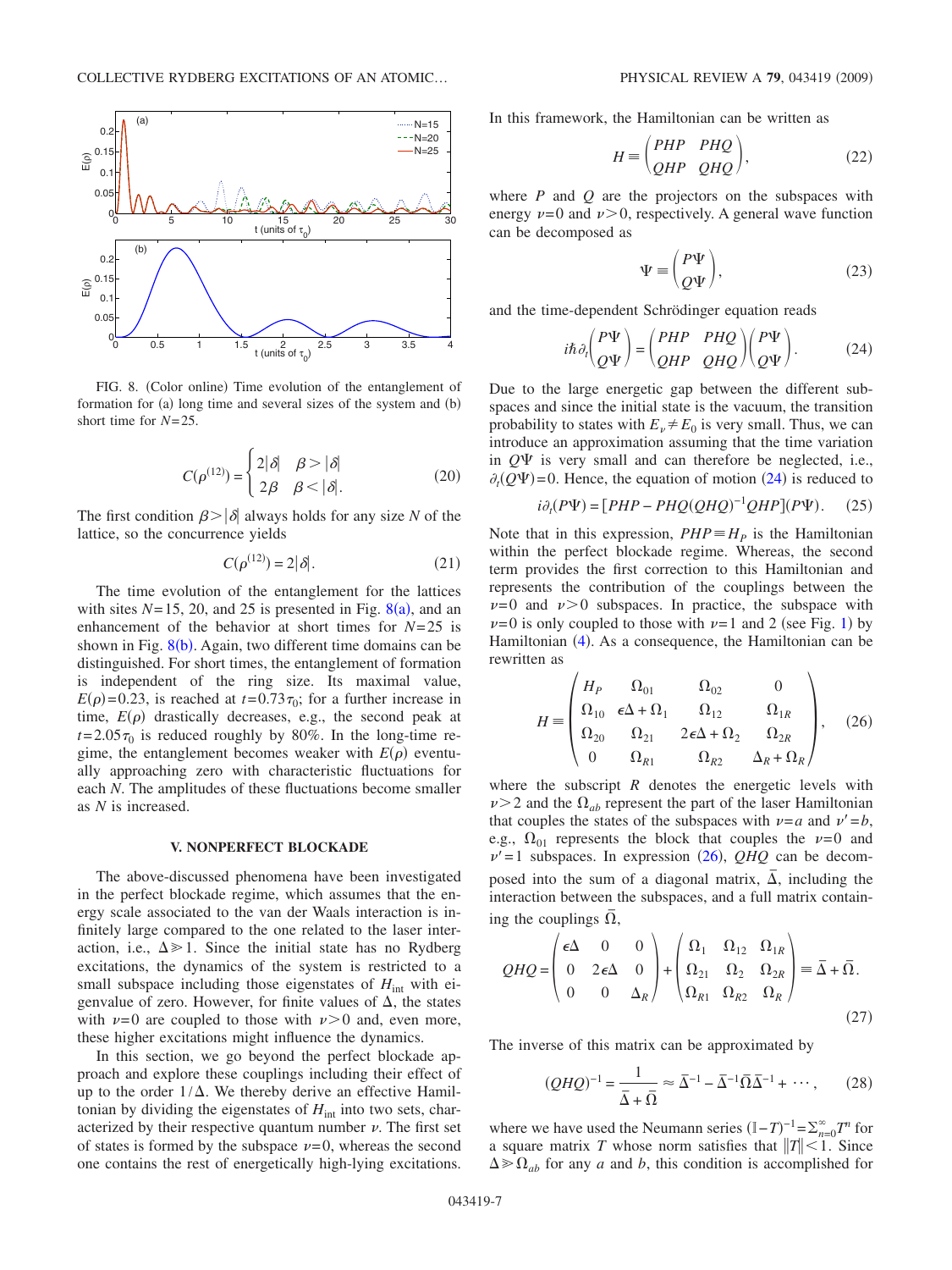<span id="page-7-2"></span>

FIG. 9. (Color online) Histogram of all the eigenvalues (density of states) of the full Hamiltonian for a system with  $N=15$ ,  $m=2$ , and  $\Delta$ =20. The parameters are chosen such that the individual  $\nu$ manifolds are still recognizable. The inset shows a magnified view of the manifolds with  $\nu=0,1,2$ , which are broadened by the interaction with the laser.

 $T=\overline{\Delta}^{-1}\overline{\Omega}$ . Finally, we obtain the following expression for the effective Hamiltonian:

$$
H_{\rm eff} = H_P - \frac{\Omega_{01}\Omega_{10}}{\epsilon\Delta} - \frac{\Omega_{02}\Omega_{20}}{2\epsilon\Delta} + O(1/\Delta^2),\tag{29}
$$

<span id="page-7-1"></span>where we only consider the first three terms and neglect higher-order corrections.

Let us now discuss the regime of validity of the approximate Hamiltonian  $(29)$  $(29)$  $(29)$ . To this end it is instructive to study a case in which the full Hamiltonian  $(4)$  $(4)$  $(4)$  is numerically tractable. This however, can only be done for a small number of sites. In the absence of the laser the eigenstates of Hamil-tonian ([4](#page-1-2)) are those of  $H_{int}$ , i.e., the highly degenerate  $\nu$ manifolds. As soon as the laser is turned on this degeneracy is lifted and all the  $\nu$  manifolds split up. However, if  $\Delta$  is sufficiently large the manifolds are still well separated. This regime is presented in Fig. [9](#page-7-2) where we show a histogram of the eigenenergies (density of states) for a lattice with  $N=15$ and  $\Delta$ =20. Since in this case the system can contain at most 15 pairs of consecutive Rydberg atoms, we observe 15 manifolds, i.e.,  $0 \le \nu \le 15$  (remember that the value  $\nu = 14$  does not exist, as we explained at the beginning of Sec. [IV](#page-2-0)). The energetic separation between the central states of two neighboring subspaces is given by  $\Delta$ . A magnified view of the spectral structure for the low-lying excitations is shown in the inset of Fig. [9.](#page-7-2) Within the framework of the adiabatic elimination the contribution of the  $\nu=1$  and 2 manifolds is included up to order  $\frac{1}{\Delta}$  in the effective Hamiltonian ([29](#page-7-1)). The validity of this approximation is restricted to parameter regimes in which states belonging to different manifolds are energetically well separated, e.g., two adjacent manifolds must not overlap. For  $N=15$ ,  $\Delta=20$  is the minimal value needed to ensure this separation. For larger lattice sizes, the value of  $\Delta$  has to be increased since with growing *N* the  $\nu$ manifolds contain more and more states and thus become successively broader. For example, the width of the  $\nu=0$ manifold scales proportional to *N*.

<span id="page-7-3"></span>

FIG. 10. (Color online) The Rydberg density as a function of time for *N*=20 computed with the perfect blockade treatment and with the adiabatic elimination scheme using  $\Delta = 25$  and 35.

We have investigated the dynamics of a ring with *N*=20 sites in the framework of the adiabatic elimination using  $\Delta$ =25 and 35. In Figs. [10](#page-7-3) and [11](#page-7-4) we show the Rydberg density and a density-density correlation function (for  $k=2$ ) and compare them with the results obtained within the perfect blockade approximation. The occurring deviations are small. Only minor differences are observed at large times, and we encounter relative errors below 6.5% and 4% for  $\Delta$ =25 and 35, respectively.

The results show that the approximated inclusion of higher  $\nu$  subspaces in the dynamics only lead to small quantitative changes in the behavior of the investigated quantities. As anticipated, the deviations reduce significantly as  $\Delta$  is increased. More qualitative differences are expected to occur if the *r*−6 tail of the Rydberg-Rydberg interaction is properly accounted for.

#### **VI. CONCLUSIONS AND OUTLOOK**

<span id="page-7-0"></span>In this work we have performed a numerical analysis of the laser-driven Rydberg excitation dynamics of atoms confined to a ring lattice. By exploiting the symmetry properties

<span id="page-7-4"></span>

FIG. 11. (Color online) Correlation function for  $k=2$  as a function of time for *N*=20 computed with the perfect blockade treatment and with the adiabatic elimination scheme using  $\Delta = 25$  and 35.